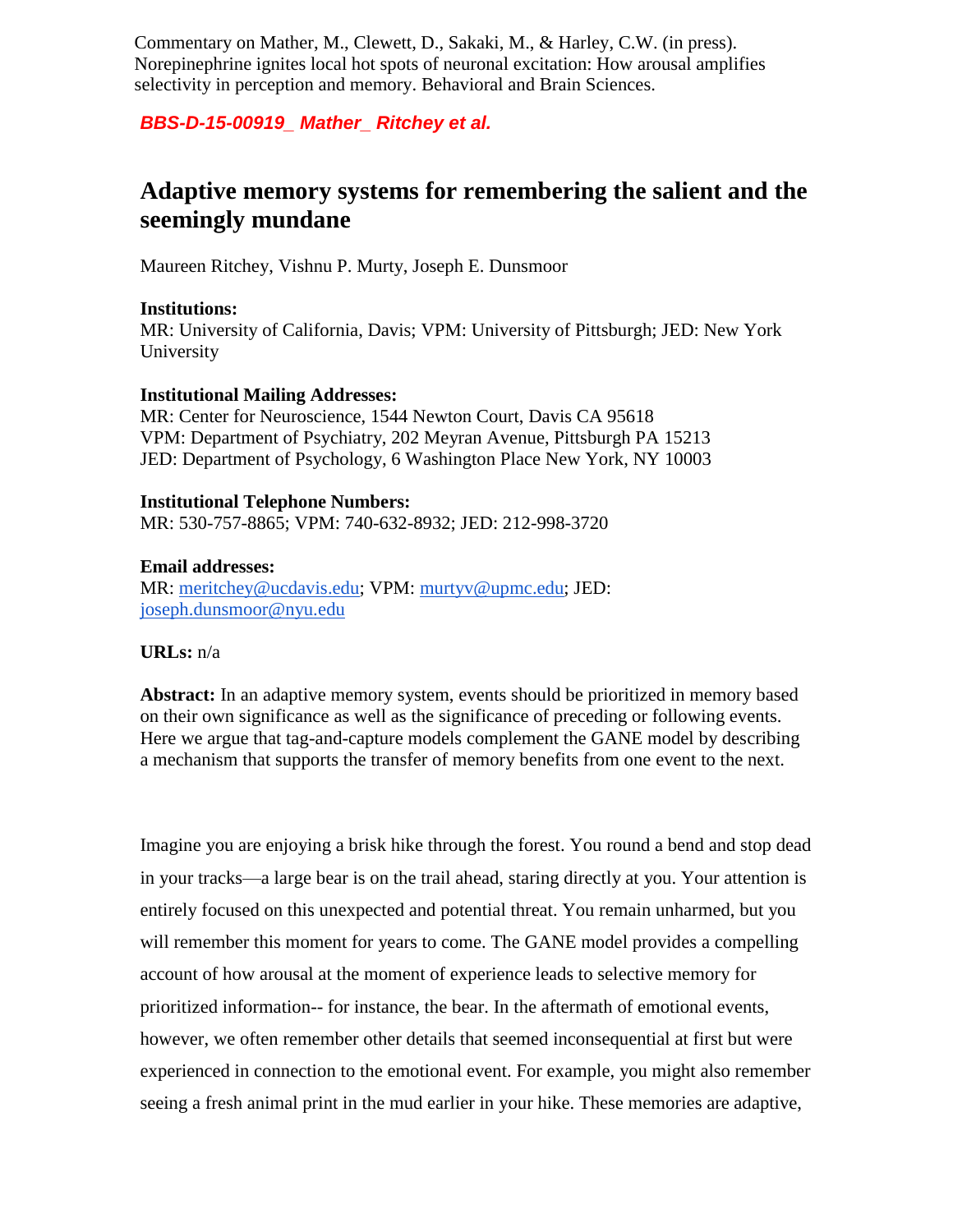as you do not want to wander unprepared into bear territory again. How we selectively remember information that occurred minutes to hours before an emotional experience is outside of the scope of the GANE model, but is well explained by a tag-and-capture model of memory consolidation.

Tag-and-capture refers to a model by which memory traces that are tagged during learning can benefit from periods of enhanced plasticity prior to or after learning, by capturing the plasticity-related products (PRPs) necessary for long-term consolidation [\(Redondo & Morris, 2011; Viola, Ballarini, Martínez, & Moncada, 2014\).](https://paperpile.com/c/3PFxoC/7Mij+FqHy) A key feature of this model is that weakly encoded memories stand the most to gain from this form of modulation, in that they are insufficient to drive long-term consolidation on their own. Moreover, the tag and capture phases need not occur simultaneously, but can be separated by minutes to hours as long as they affect the same neural targets. Although tag-and-capture models were initially applied to electrophysiological studies of long-term potentiation [\(Frey & Morris, 1997, 1998\),](https://paperpile.com/c/3PFxoC/HEgi+GWer) it has since been shown that salient or arousing experiences, such as novelty exposure, can rescue weak memories [\(Moncada & Viola,](https://paperpile.com/c/3PFxoC/kukg+QB0W)  [2007; Wang, Redondo, & Morris, 2010\)](https://paperpile.com/c/3PFxoC/kukg+QB0W) that overlap with the salient event [\(Ballarini,](https://paperpile.com/c/3PFxoC/YzyM)  [Moncada, Martinez, Alen, & Viola, 2009\).](https://paperpile.com/c/3PFxoC/YzyM)

A critical distinction between the GANE and tag-and-capture models is the timescales on which they are expected to operate. The GANE model proposes simultaneous engagement of noradrenaline and glutamate systems to enhance memory. Because this model necessitates coincidence detection across these neurotransmitter systems, the timeframe by which arousal can facilitate learning is limited to the duration of salient memoranda (i.e., the source of glutamate). In contrast, studies of behavioral tagging show that a salient experience can strengthen weak memories encoded up to 2 hours prior to the salient experience. In fact, behavioral tagging of some forms of hippocampaldependent learning is more effective if the salient experience is introduced about an hour before or after weak learning, compared to if the salient experience occurs close in time (on the order of minutes) to the weakly-learned event [\(de Carvalho Myskiw, Furini,](https://paperpile.com/c/3PFxoC/l2O2)  [Benetti, & Izquierdo, 2014\).](https://paperpile.com/c/3PFxoC/l2O2) In this way, tag-and-capture models are better able to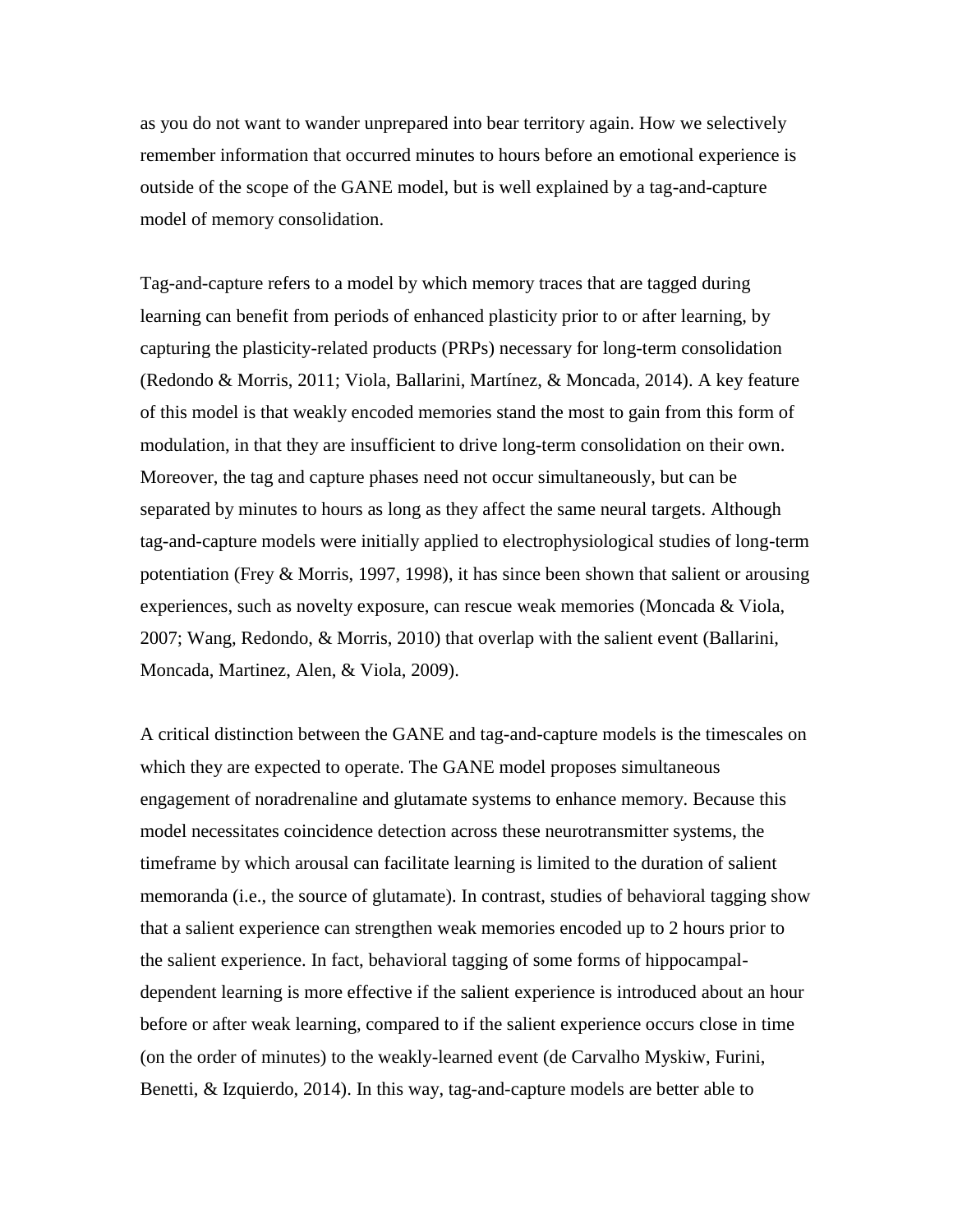explain extended effects of salience, including arousal, on memory for relatively remote events.

The GANE and tag-and-capture models also make different predictions with respect to which kinds of information are selected for consolidation. The GANE model proposes a combination of enhanced plasticity for prioritized information and suppression of nonprioritized information, with priority determined by intrinsic salience or attentional selection at the time of learning. In contrast, tag-and-capture models rely on the presence of an encoding tag at the site of enhanced plasticity. This allows the tag-and-capture mechanism to prioritize information after the time of learning, depending on which information turns out to be most relevant to the salient event [\(Ballarini et al., 2009;](https://paperpile.com/c/3PFxoC/YzyM+hpAV)  [Dunsmoor, Murty, Davachi, & Phelps, 2015\).](https://paperpile.com/c/3PFxoC/YzyM+hpAV) Thus, whereas the GANE model predicts memory improvements for prioritized information that coincides with an arousing event, tag-and-capture models predict memory improvements for information that acquires significance by virtue of its overlap with a separate arousing event. It is worth noting that both sets of mechanisms can, in theory, be deployed at any site of plasticity, offering flexibility in terms of which learning systems can benefit from arousal.

The relative temporal flexibility of tag-and-capture results from mechanisms that are distinct from GANE, including dopaminergic neuromodulation (Redondo & Morris, 2011). Critically, the dopaminergic system has properties that allow it to support consolidation at extended timescales. First, dopamine release in response to arousal is characterized by tonic, as opposed to phasic, activation [\(Grace, Floresco, Goto, & Lodge,](https://paperpile.com/c/3PFxoC/gxsc)  [2007\),](https://paperpile.com/c/3PFxoC/gxsc) such that a single arousing event could result in prolonged increases in dopaminergic tone and facilitated learning [\(Shohamy & Adcock, 2010\).](https://paperpile.com/c/3PFxoC/iZ99) Second, dopamine acts on relatively late stages of memory consolidation, allowing for salient events and encoding to be disparate in time. That is, dopamine affects protein synthesisdependent long-term potentiation-- a process necessary for consolidation-- as opposed to memory encoding via early long-term potentiation [\(Lisman, Grace, & Duzel, 2011\).](https://paperpile.com/c/3PFxoC/GTlb) Because dopamine-mediated synthesis of PRPs can occur independently from encoding, it may be particularly relevant for the consolidation of weakly encoded events, relative to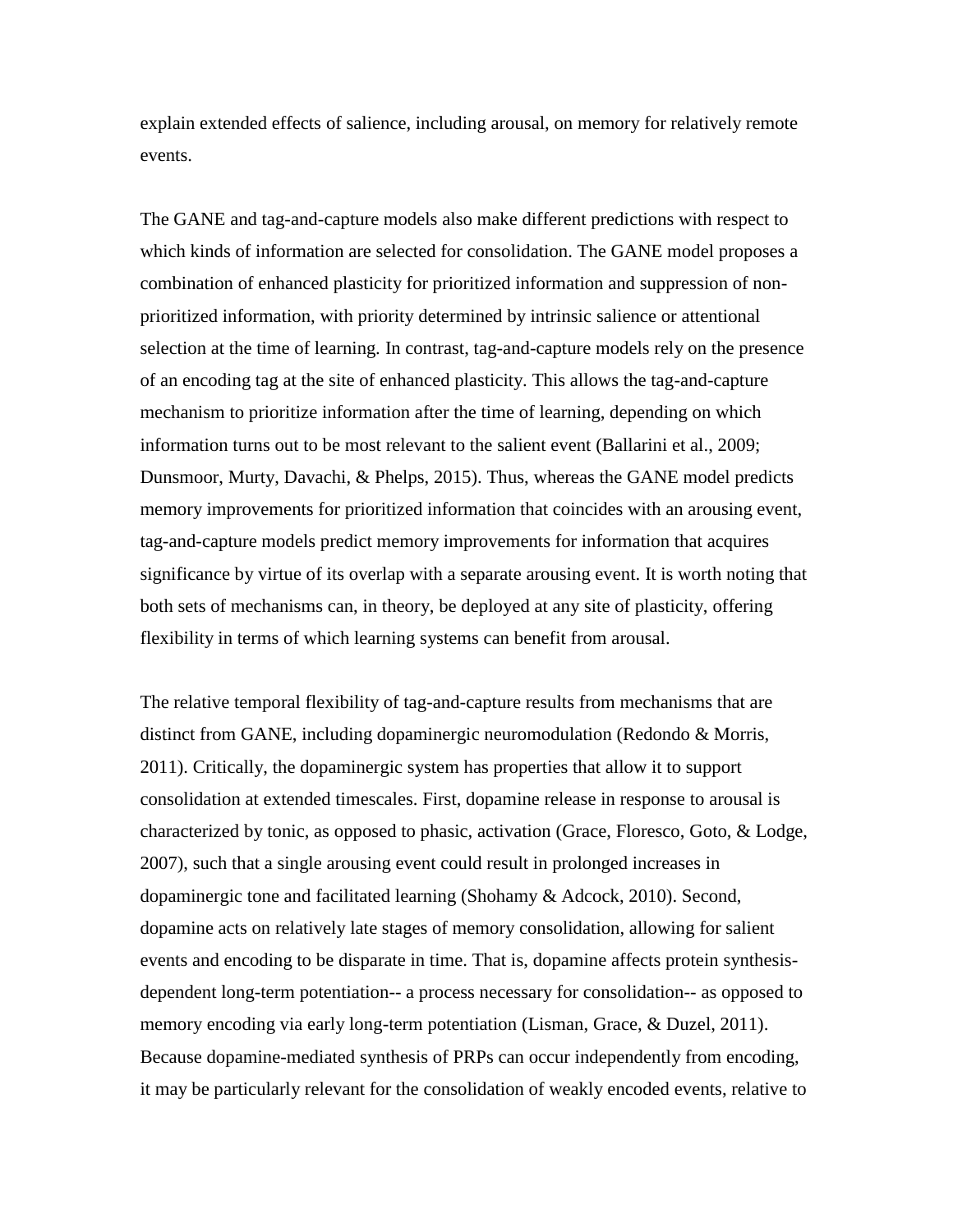strongly encoded events that are able to initiate PRP synthesis on their own through mechanisms like those described in GANE. It is worth noting that there is some evidence that, like dopamine, noradrenergic responses can be long-lasting [\(McIntyre, Hatfield, &](https://paperpile.com/c/3PFxoC/hOUY)  [McGaugh, 2002\)](https://paperpile.com/c/3PFxoC/hOUY) and involved in tag-and-capture effects [\(Moncada, Ballarini, Martinez,](https://paperpile.com/c/3PFxoC/1ffw)  [Frey, & Viola, 2011\).](https://paperpile.com/c/3PFxoC/1ffw) However, additional research is needed to understand to what extent these neurotransmitter systems support memory consolidation at different timescales and for different kinds of information.

To conclude, the GANE and tag-and-capture models are complementary in that they can explain a range of memory phenomena occurring at and around the time of an arousing event. The GANE model makes novel predictions for what separates what we remember from what we forget, whereas tag-and-capture models are better suited to explaining why we often remember information from a window of minutes to hours around an emotionally salient event. Thus, the brain's ability to select information for consolidation into long-term memory is not determined only by the cognitive and neurobiological mechanisms operating at the moment of encoding. Rather, an adaptive memory system prioritizes the salient, but also allows the seemingly mundane to take on significance following new meaningful experiences.

#### **References**

- [Ballarini, F., Moncada, D., Martinez, M. C., Alen, N., & Viola, H. \(2009\). Behavioral](http://paperpile.com/b/3PFxoC/YzyM)  [tagging is a general mechanism of long-term memory formation.](http://paperpile.com/b/3PFxoC/YzyM) *[Proceedings of the](http://paperpile.com/b/3PFxoC/YzyM)  [National Academy of Sciences of the United States of America](http://paperpile.com/b/3PFxoC/YzyM)*[,](http://paperpile.com/b/3PFxoC/YzyM) *[106](http://paperpile.com/b/3PFxoC/YzyM)*[\(34\), 14599–](http://paperpile.com/b/3PFxoC/YzyM) [14604.](http://paperpile.com/b/3PFxoC/YzyM)
- [De Carvalho Myskiw, J., Furini, C. R. G., Benetti, F., & Izquierdo, I. \(2014\).](http://paperpile.com/b/3PFxoC/l2O2)  Hippocampal [molecular mechanisms involved in the enhancement of fear extinction](http://paperpile.com/b/3PFxoC/l2O2)  [caused by exposure to novelty.](http://paperpile.com/b/3PFxoC/l2O2) *[Proceedings of the National Academy of Sciences of](http://paperpile.com/b/3PFxoC/l2O2)  [the United States of America](http://paperpile.com/b/3PFxoC/l2O2)*[,](http://paperpile.com/b/3PFxoC/l2O2) *[111](http://paperpile.com/b/3PFxoC/l2O2)*[\(12\), 4572–4577.](http://paperpile.com/b/3PFxoC/l2O2)
- [Dunsmoor, J. E., Murty, V. P., Davachi, L., & Phelps, E. A. \(2015\). Emotional learning](http://paperpile.com/b/3PFxoC/hpAV)  [selectively and retroactively strengthens memories for related events.](http://paperpile.com/b/3PFxoC/hpAV) *[Nature](http://paperpile.com/b/3PFxoC/hpAV)*[,](http://paperpile.com/b/3PFxoC/hpAV)  *[520](http://paperpile.com/b/3PFxoC/hpAV)*[\(7547\), 345–348.](http://paperpile.com/b/3PFxoC/hpAV)
- [Frey, U., & Morris, R. G. \(1997\). Synaptic tagging and long-term potentiation.](http://paperpile.com/b/3PFxoC/HEgi) *[Nature](http://paperpile.com/b/3PFxoC/HEgi)*[,](http://paperpile.com/b/3PFxoC/HEgi)  *[385](http://paperpile.com/b/3PFxoC/HEgi)*[\(6616\), 533–536.](http://paperpile.com/b/3PFxoC/HEgi)
- [Frey, U., & Morris, R. G. \(1998\). Synaptic tagging: implications for late maintenance of](http://paperpile.com/b/3PFxoC/GWer)  [hippocampal long-term potentiation.](http://paperpile.com/b/3PFxoC/GWer) *[Trends in Neurosciences](http://paperpile.com/b/3PFxoC/GWer)*[,](http://paperpile.com/b/3PFxoC/GWer) *[21](http://paperpile.com/b/3PFxoC/GWer)*[\(5\), 181–188.](http://paperpile.com/b/3PFxoC/GWer)